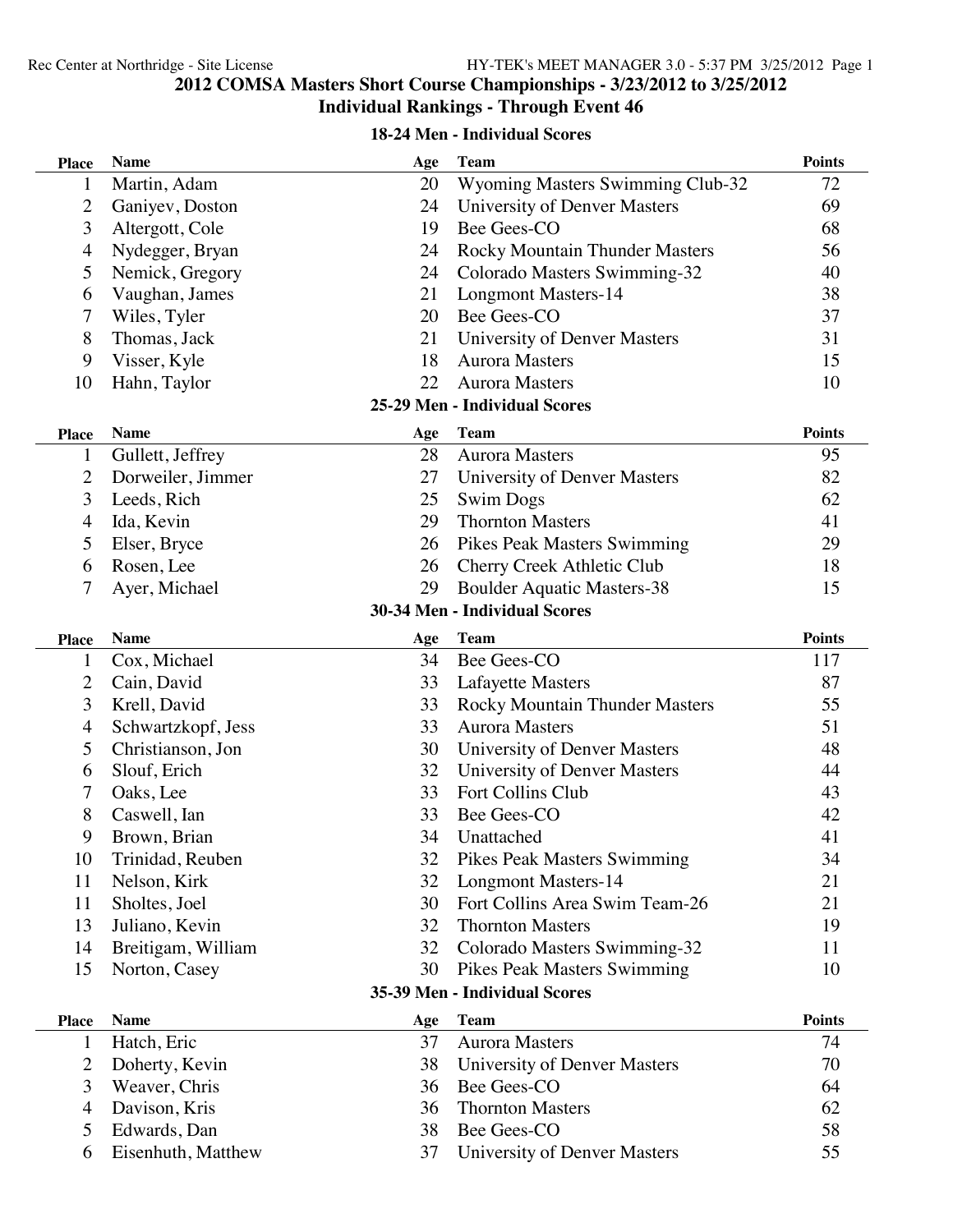## **COMSA Masters Short Course Championships - 3/23/2012 to 3/25/2012**

#### **Individual Rankings - Through Event 46**

#### **35-39 Men - Individual Scores**

| <b>Place</b>   | <b>Name</b>        | Age | <b>Team</b>                           | <b>Points</b>  |
|----------------|--------------------|-----|---------------------------------------|----------------|
| 7              | Wong, Douglas      | 36  | <b>Boulder Aquatic Masters-38</b>     | 50             |
| 8              | O'Sullivan, Chris  | 37  | <b>Swim Dogs</b>                      | 49             |
| 9              | Ruotsala, Lane     | 37  | Castle Rock Triathlon Club            | 43             |
| 10             | Krhoun, Robert     | 37  | Unattached                            | 40             |
| 11             | Jensen, Brian      | 36  | Bee Gees-CO                           | 39             |
| 12             | Shelles, Dave      | 38  | Unattached                            | 37             |
| 13             | Foster, Jared      | 36  | <b>Thornton Masters</b>               | 33             |
| 14             | Tonini, David      | 35  | Colorado Masters Swimming-32          | 23             |
| 15             | Wright, Caleb      | 36  | <b>Thornton Masters</b>               | 20             |
| 15             | Kilgroe, Jeff      | 35  | Unattached                            | 20             |
| 17             | Vargish, Jacob     | 38  | <b>Castle Rock Triathlon Club</b>     | 15             |
| 17             | Maguire, Michael   | 39  | Colorado Athletic Club - Tabor        | 15             |
| 19             | Nielsen, Marcus    | 38  | Unattached                            | $\overline{7}$ |
| 20             | Morris, Chad       | 36  | <b>Thornton Masters</b>               | 5              |
|                |                    |     | <b>40-44 Men - Individual Scores</b>  |                |
| <b>Place</b>   | <b>Name</b>        | Age | <b>Team</b>                           | <b>Points</b>  |
| $\mathbf 1$    | Cruz, Eduardo      | 42  | <b>Thornton Masters</b>               | 100            |
| 2              | Pazmino, Jorge     | 42  | <b>Aurora Masters</b>                 | 72             |
| 3              | Daughtrey, Clay    | 44  | <b>Thornton Masters</b>               | 70             |
| $\overline{4}$ | Holmes, Todd       | 42  | <b>Aurora Masters</b>                 | 69             |
| 5              | White, Brad        | 42  | Bee Gees-CO                           | 67             |
| 6              | Torres, Mark       | 42  | North Carolina Masters Swimmin-13     | 64             |
| 7              | Cusack, Clif       | 42  | <b>Rocky Mountain Thunder Masters</b> | 63             |
| 8              | Rosinski, Thomas   | 42  | University of Denver Masters          | 40             |
| 9              | Clare, Christopher | 41  | University of Denver Masters          | 31             |
| 9              | Sheldon, Paul      | 41  | Unattached                            | 31             |
| 11             | Dominguez, Samuel  | 41  | <b>Thornton Masters</b>               | 29             |
| 12             | Ottele, Scott      | 41  | <b>Longmont Masters-14</b>            | 19             |
| 12             | Nagel, Andrew      | 43  | <b>Green Mountain Masters</b>         | 19             |
| 12             | Gelormino, Mike    | 44  | <b>Thornton Masters</b>               | 19             |
| 15             | Cowan, Robert      | 40  | Colorado Athletic Club - Tabor        | 15             |
| 16             | Grotke, Greg       | 43  | Denver Athletic Club-38               | 11             |
| 17             | Slade, Shawn       | 43  | <b>Castle Rock Triathlon Club</b>     | 10             |
| 17             | Martin, Troy       | 43  | Colorado Masters Swimming-32          | 10             |
| 19             | Sandstrum, Mike    | 43  | <b>Thornton Masters</b>               | 9              |
| 20             | Bushlack, Scott    | 42  | <b>Thornton Masters</b>               | 5              |
|                |                    |     | 45-49 Men - Individual Scores         |                |
| <b>Place</b>   | <b>Name</b>        | Age | <b>Team</b>                           | <b>Points</b>  |
| 1              | Barringer, Rob     | 46  | Unattached                            | 121            |
| 2              | Phelps, Brian      | 47  | <b>Aurora Masters</b>                 | 106            |
| 3              | Hoyt, Brian        | 45  | <b>Thornton Masters</b>               | 64             |
| 4              | Wise, Mike         | 47  | University of Denver Masters          | 56             |
| 5              | Melanson, Edward   | 49  | University of Denver Masters          | 53             |
| 6              | Pins, Michael      | 46  | <b>Boulder Aquatic Masters-38</b>     | 42             |
|                |                    |     |                                       |                |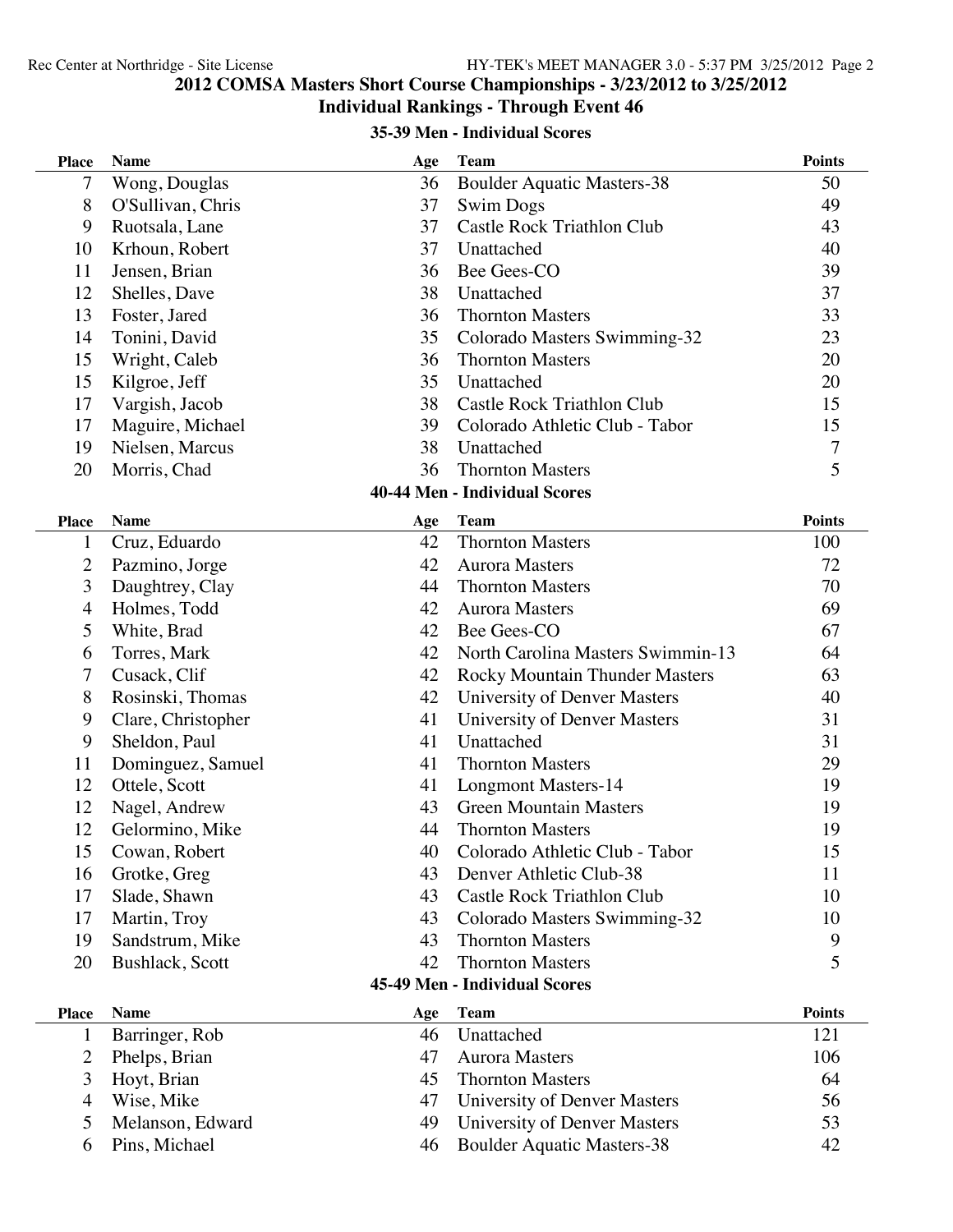#### **COMSA Masters Short Course Championships - 3/23/2012 to 3/25/2012 Individual Rankings - Through Event 46**

| <b>Place</b>                  | <b>Name</b>       | Age | <b>Team</b>                           | <b>Points</b>  |
|-------------------------------|-------------------|-----|---------------------------------------|----------------|
| 7                             | Whitney, Alan     | 47  | <b>Thornton Masters</b>               | 33             |
| 8                             | Wilson, Richard   | 45  | Bee Gees-CO                           | 32             |
| 8                             | Acosta, Marty     | 46  | University of Denver Masters          | 32             |
| 10                            | Walker, Jerry     | 47  | University of Denver Masters          | 29             |
| 11                            | Bennett, Dean     | 45  | South Suburban Finaddicts             | 25             |
| 12                            | Duey, Mark        | 48  | <b>Aurora Masters</b>                 | 24             |
| 13                            | Vought, Kip       | 47  | <b>Boulder Aquatic Masters-38</b>     | 21             |
| 14                            | Brown, Stacy      | 46  | Greenwood Athletic Club               | 18             |
| 15                            | Wohlgenant, Tim   | 47  | Cherry Creek Athletic Club            | 9              |
| 16                            | Roush, Stephen    | 49  | Loveland Masters Swimming-22          | 8              |
| 16                            | Mayfield, Douglas | 46  | Unattached                            | $\,8\,$        |
| 18                            | Lagueux, Francois | 49  | <b>Aurora Masters</b>                 | $\overline{4}$ |
| 19                            | Bundick, Joel     | 47  | <b>Aurora Masters</b>                 | 3              |
|                               |                   |     | 50-54 Men - Individual Scores         |                |
| <b>Place</b>                  | <b>Name</b>       | Age | <b>Team</b>                           | <b>Points</b>  |
| $\mathbf{1}$                  | Johnston, Mark    | 51  | <b>Swim Dogs</b>                      | 102            |
| $\overline{c}$                | Fuller, Ed        | 53  | <b>Thornton Masters</b>               | 88             |
| 3                             | Magouirk, Jeff    | 50  | Bee Gees-CO                           | 77             |
| 4                             | Orten, Frank      | 53  | Jeffco Aquatic Masters-7              | 56             |
| 5                             | Boileau, Mike     | 50  | <b>Rocky Mountain Thunder Masters</b> | 55             |
| 6                             | Scott, Greg       | 52  | University of Denver Masters          | 53             |
| 7                             | Mann, Jonathan    | 51  | University of Denver Masters          | 48             |
| 7                             | Bank, Holden      | 52  | <b>Boulder Aquatic Masters-38</b>     | 48             |
| 9                             | Hulett, Jeffrey   | 51  | <b>Thornton Masters</b>               | 43             |
| 10                            | Brackett, Bill    | 54  | University of Denver Masters          | 33             |
| 11                            | Crozier, Cliff    | 51  | Foothills Masters Swim Team-33        | 29             |
| 12                            | Newcomb, Scott    | 51  | <b>Green Mountain Masters</b>         | 28             |
| 13                            | Kelly, John       | 50  | Bee Gees-CO                           | 27             |
| 14                            | Huggins, David    | 52  | Bee Gees-CO                           | 24             |
| 15                            | Lane, Brian D     | 51  | <b>Colorado Masters Swimming</b>      | 23             |
| 16                            | Griffith, Arthur  | 53  | <b>Aurora Masters</b>                 | 22             |
| 17                            | Porter, Timothy   | 53  | <b>Peak to Peak Masters</b>           | 17             |
| 18                            | Garcia, Doug      | 50  | Fort Collins Area Swim Team-26        | 15             |
| 19                            | Guy, Kerry        | 51  | <b>Swim Dogs</b>                      | 14             |
| 20                            | O'Keeffe, John    | 50  | Bee Gees-CO                           | 12             |
| 21                            | Nelson, Kurt      | 52  | <b>Highlands Ranch Masters</b>        | 11             |
| 22                            | Buck, Alan        | 52  | Air Force Aquatics Mstrs-32           | 10             |
| 22                            | Burke, Patrick    | 50  | Greenwood Athletic Club               | 10             |
| 24                            | Floyd, Gordon     | 50  | Colorado Masters Swimming-32          | 7              |
| 25                            | Hawley, Gary      | 52  | <b>Aurora Masters</b>                 | 5              |
| 26                            | Falk, Jonathan    | 53  | Unattached                            | $\overline{4}$ |
| 27                            | Lenhart, Edison   | 54  | Colorado Masters Swimming-32          | 3              |
| 28                            | Reetz, Eric       | 52  | Bee Gees-CO                           | $\overline{c}$ |
| 28                            | Cattles, Steve    | 52  | Bee Gees-CO                           | $\overline{2}$ |
| 55-59 Men - Individual Scores |                   |     |                                       |                |
| <b>Place</b>                  | <b>Name</b>       | Age | <b>Team</b>                           | <b>Points</b>  |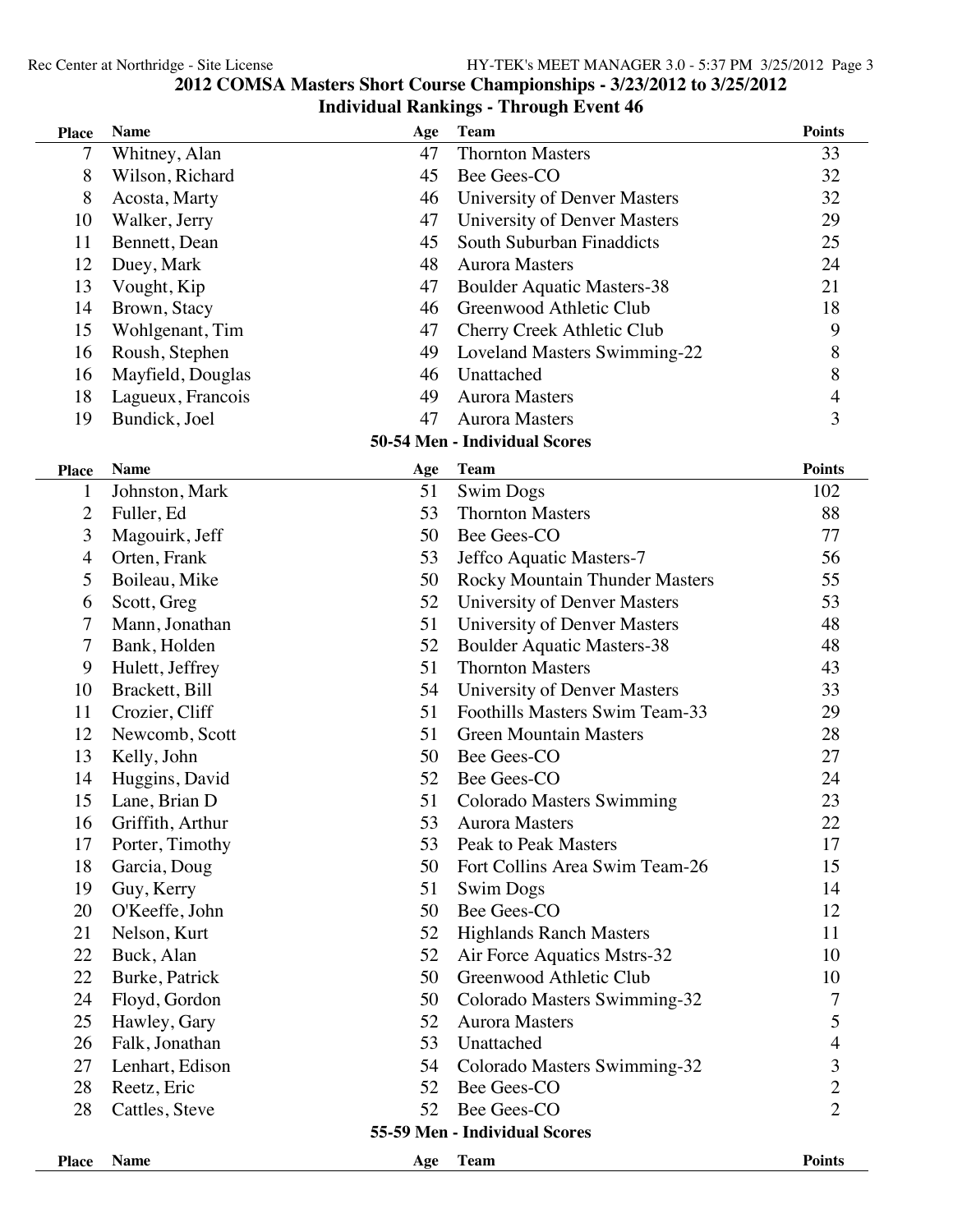## **COMSA Masters Short Course Championships - 3/23/2012 to 3/25/2012**

## **Individual Rankings - Through Event 46**

| 1                                    | Stehlin, Ed        | 56  | Mesa Masters-33                   | 84            |  |  |
|--------------------------------------|--------------------|-----|-----------------------------------|---------------|--|--|
| $\overline{2}$                       | Heggy, Terry       | 57  | Foothills Masters Swim Team-33    | 82            |  |  |
| 3                                    | Hughes, John       | 58  | Mile High Masters                 | 64            |  |  |
| $\overline{4}$                       | Nolte, Christopher | 55  | <b>Inverness Masters-21</b>       | 62            |  |  |
| 5                                    | Stanback, John     | 58  | Fort Collins Area Swim Team-26    | 58            |  |  |
| 6                                    | Hess, Richard      | 57  | Bee Gees-CO                       | 56            |  |  |
| 7                                    | Waterbury, Stuart  | 58  | <b>Boulder Aquatic Masters-38</b> | 53            |  |  |
| 8                                    | Louie, Jamie       | 55  | <b>Csst Masters</b>               | 48            |  |  |
| 9                                    | Lehman, Melvin     | 58  | Bee Gees-CO                       | 47            |  |  |
| 10                                   | McElhinney, Tom    | 58  | Bee Gees-CO                       | 36            |  |  |
| 11                                   | Veteto, Steve      | 55  | <b>Aurora Masters</b>             | 33            |  |  |
| 12                                   | Mann, Michael      | 57  | University of Denver Masters      | 31            |  |  |
| 13                                   | Culp, Michael      | 56  | South Suburban Finaddicts         | 29            |  |  |
| 14                                   | Stokoe, Rick       | 56  | <b>Thornton Masters</b>           | 24            |  |  |
| 15                                   | Alvarado, Ray      | 55  | Colorado Masters Swimming-32      | 20            |  |  |
| 16                                   | Haan, Brian        | 55  | <b>Boulder Aquatic Masters-38</b> | 19            |  |  |
| 17                                   | Storey, Douglas    | 58  | Unattached                        | 18            |  |  |
| 18                                   | Valvano, John      | 55  | Jeffco Aquatic Masters-7          | 15            |  |  |
| 19                                   | Strear, Michael    | 59  | Cherry Creek Athletic Club        | 9             |  |  |
| 20                                   | Roeber, Dick       | 55  | Colorado Masters Swimming-32      | 8             |  |  |
| 20                                   | McDonough, Jim     | 56  | Unattached                        | 8             |  |  |
| 20                                   | Clemens, Kim       | 57  | Foothills Masters Swim Team-33    | 8             |  |  |
| 23                                   | Inman, Steven      | 58  | Foothills Masters Swim Team-33    | 6             |  |  |
| 24                                   | Ott, William       | 59  | Jeffco Aquatic Masters-7          | 4             |  |  |
|                                      |                    |     | 60-64 Men - Individual Scores     |               |  |  |
| <b>Place</b>                         | <b>Name</b>        | Age | <b>Team</b>                       | <b>Points</b> |  |  |
| $\mathbf{1}$                         | Harding, Peter     | 64  | Unattached                        | 92            |  |  |
| $\overline{2}$                       | Carney, Kent       | 64  | Colorado Masters Swimming-32      | 64            |  |  |
| 3                                    | Arnold, Tom        | 64  | University of Denver Masters      | 50            |  |  |
| $\overline{4}$                       | Miller, Darryl     | 61  | University of Denver Masters      | 49            |  |  |
| 5                                    | Cooper, Bob        | 63  | <b>Thornton Masters</b>           | 45            |  |  |
| 6                                    | Fischer, Chuck     | 60  | University of Denver Masters      | 44            |  |  |
| 7                                    | Colby, Curt        | 62  | <b>Boulder Aquatic Masters-38</b> | 36            |  |  |
| 8                                    | Blodgett, Bob      | 61  | <b>Inverness Masters-21</b>       | 33            |  |  |
| 9                                    | Streicher, H Pete  | 61  | <b>Miramont Masters Swimming</b>  | 29            |  |  |
| 10                                   | Parkinson, Bruce   | 61  | Fort Collins Area Swim Team-26    | 22            |  |  |
| 11                                   | MacDonald, Lee     | 60  | Fort Collins Area Swim Team-26    | 20            |  |  |
| 12                                   | Creese, Dennis     | 63  | <b>Boulder Aquatic Masters-38</b> | 17            |  |  |
| 13                                   | Schwenker, Pete    | 64  | <b>Thornton Masters</b>           | 16            |  |  |
| <b>65-69 Men - Individual Scores</b> |                    |     |                                   |               |  |  |
| <b>Place</b>                         | <b>Name</b>        | Age | <b>Team</b>                       | <b>Points</b> |  |  |
| $\mathbf{1}$                         | Abrahams, Richard  | 67  | <b>Swim Dogs</b>                  | 75            |  |  |
| $\mathbf{2}$                         | Burgess, Thom      | 69  | Colorado Masters Swimming-32      | 63            |  |  |
| 3                                    | Burson, William    | 67  | South Suburban Finaddicts         | 60            |  |  |
| $\overline{4}$                       | Zaparanick, Robert | 66  | Cherry Creek Athletic Club        | 45            |  |  |

Neuls, Allen 68 Colorado Masters Swimming-32 35